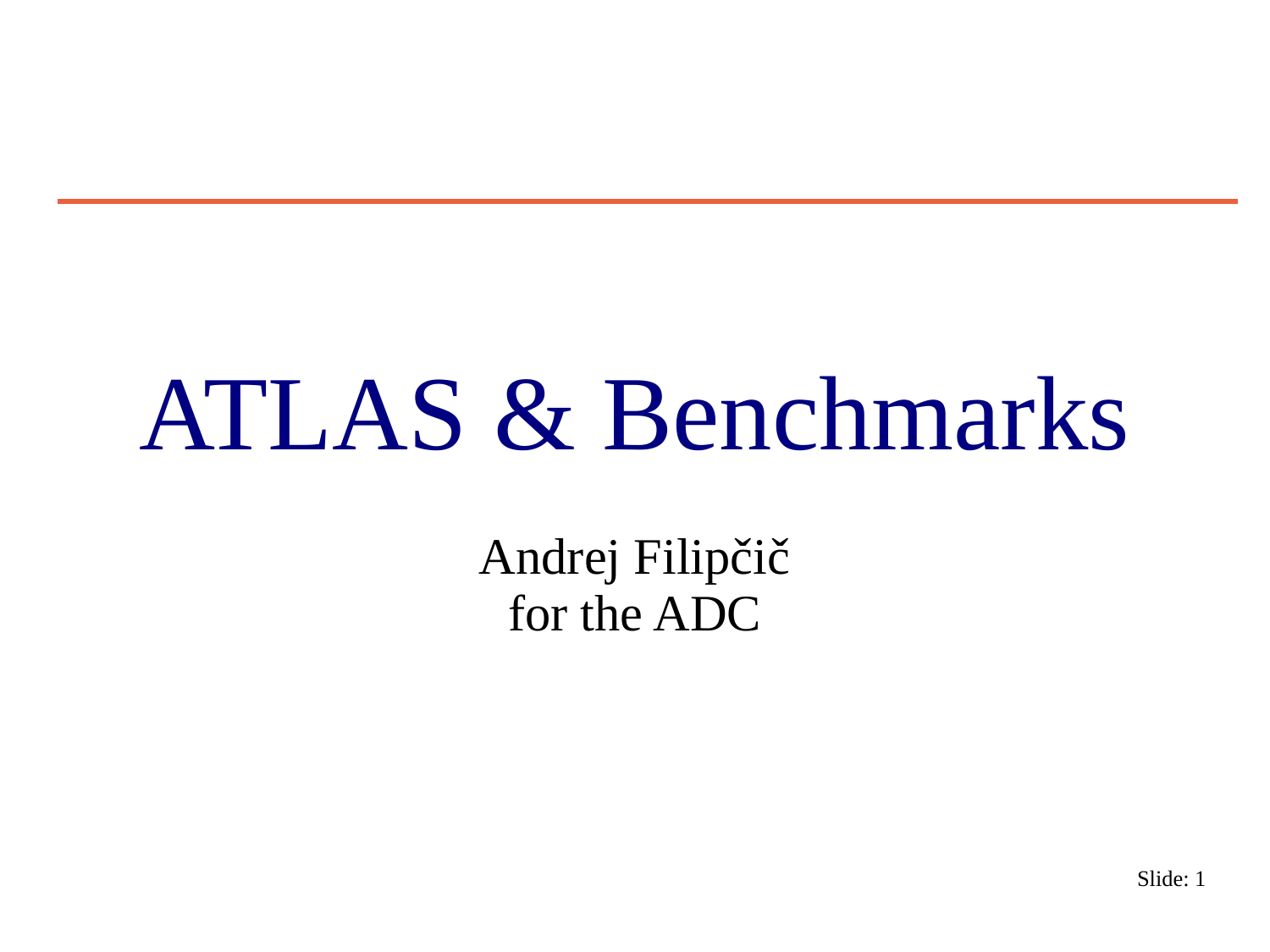## What do we need benchmarks for in ATLAS

### • Accounting:

- Precise benchmarking, eg HSPEC06
- Consumption in spent CPU hours per site
- Job cputime/walltime estimate
	- Rough estimation, 10% accuracy is good enough
	- PanDA dynamic jobs (JEDI) estimate cputime/event, shape the jobs to fit within given walltime
	- New simulation tasks already use HSPEC06 units for brokering and walltime estimate – site values stored in AGIS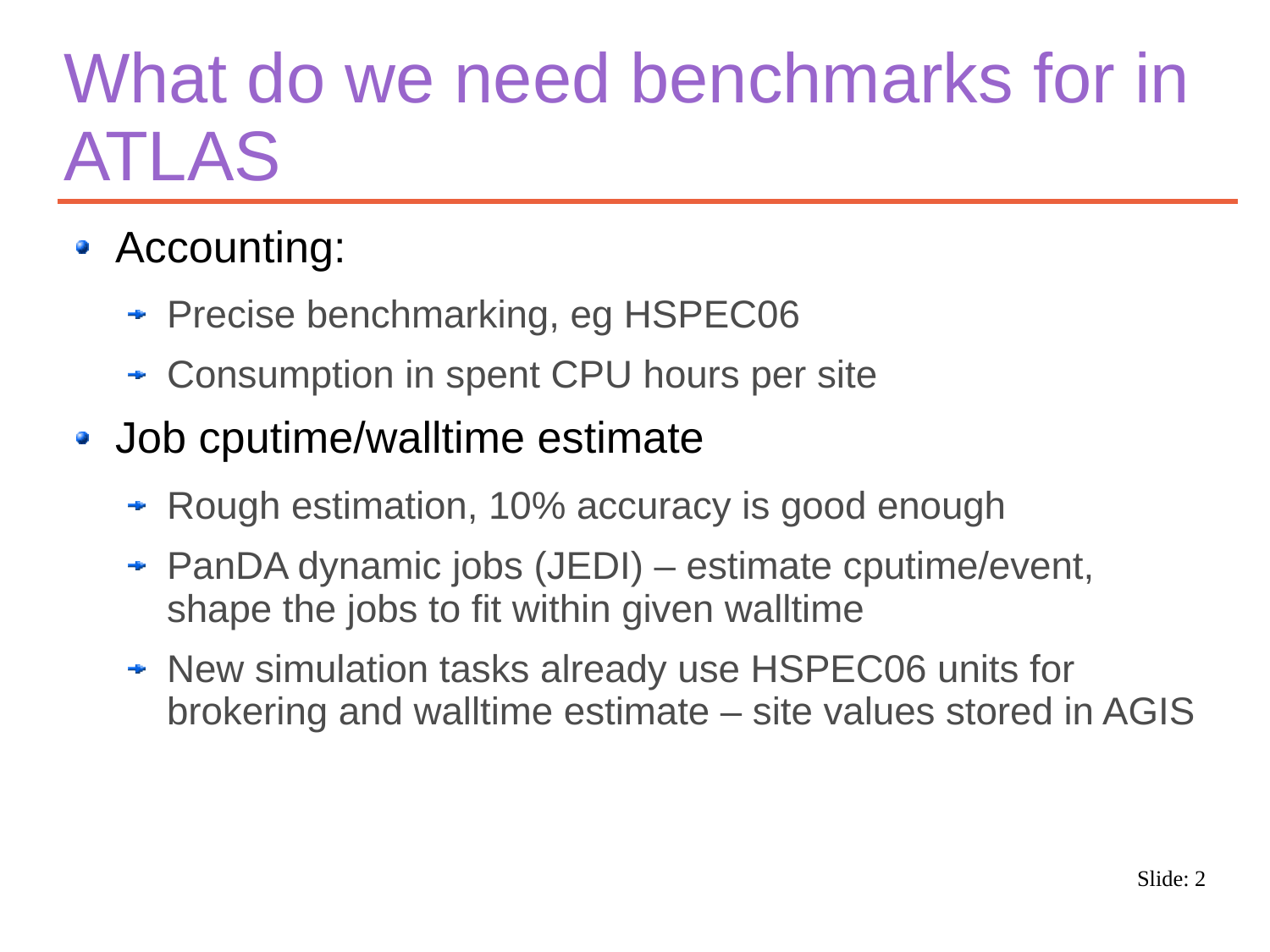### ATLAS benchmark infrastructure

#### • Benchmarks installed in

- /cvmfs/atlas.cern.ch/repo/benchmarks/
- **→ For now, HTCondor and KitValidation benchmarks**
- Pilot wrapper can execute the given benchmark at the beginning of the job if requested in the job description
- The results are reported back to PanDA
	- Type and value, node parameters
- Not yet fully in place, but within a month we will start the collection
- The results will be available to both JEDI engine and to collect the site statistics on per node basis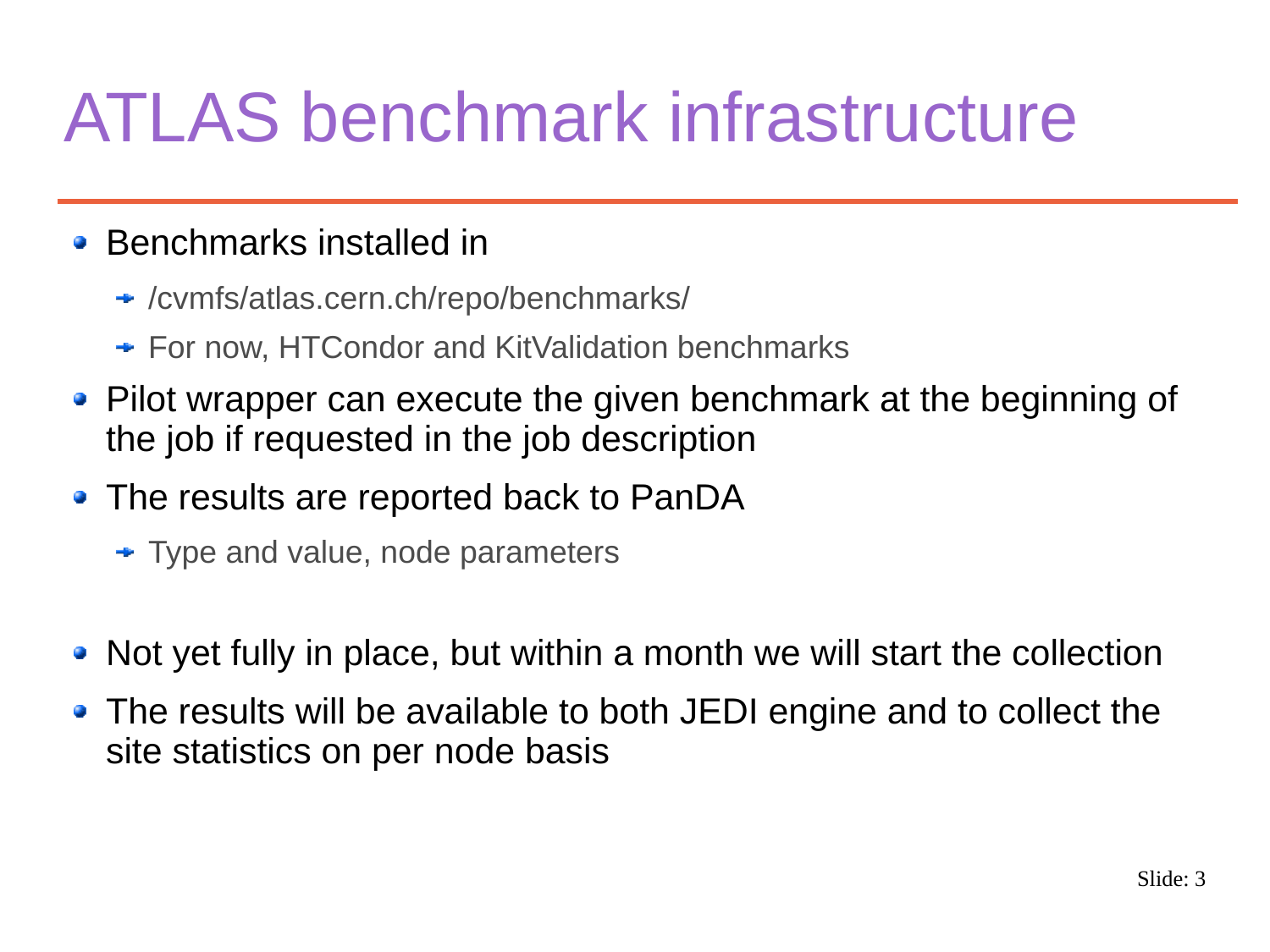### Which benchmarks are useful for ATLAS

#### HSPEC06: the standardized one, but close to impossible to run automatically

- $\div$  Full node reservations
- $\rightarrow$  Too long for comprehensive site evaluation
- $\rightarrow$  Licensing issues
- **ATLAS will likely not use it**

#### • HTCondor: condor kflops, condor mips

- **→ Based on Whetstone, Dhrystone**
- **-** Promising for few % accuracy, but current cymfs binaries do not give consistent results, to be verified

#### ● Boinc client runs Whetstone+Dhrystone at initialization

- **→ collected results in [ATLAS@Home](mailto:ATLAS@Home) database show the values to be consistent within few % (benchmark vs** MC Simulation) over wide range of CPUs
- $\rightarrow$  In general, Whetstone is reliable within few % and can run 10s to quickly estimate the node power

#### • KitValidation benchmark: muon MC simulation with ATHENA on fixed number of events

- $\rightarrow$  few minutes of runtime, but more accurate for ATLAS
- Good candidate to automatically estimate the site power with a high precision